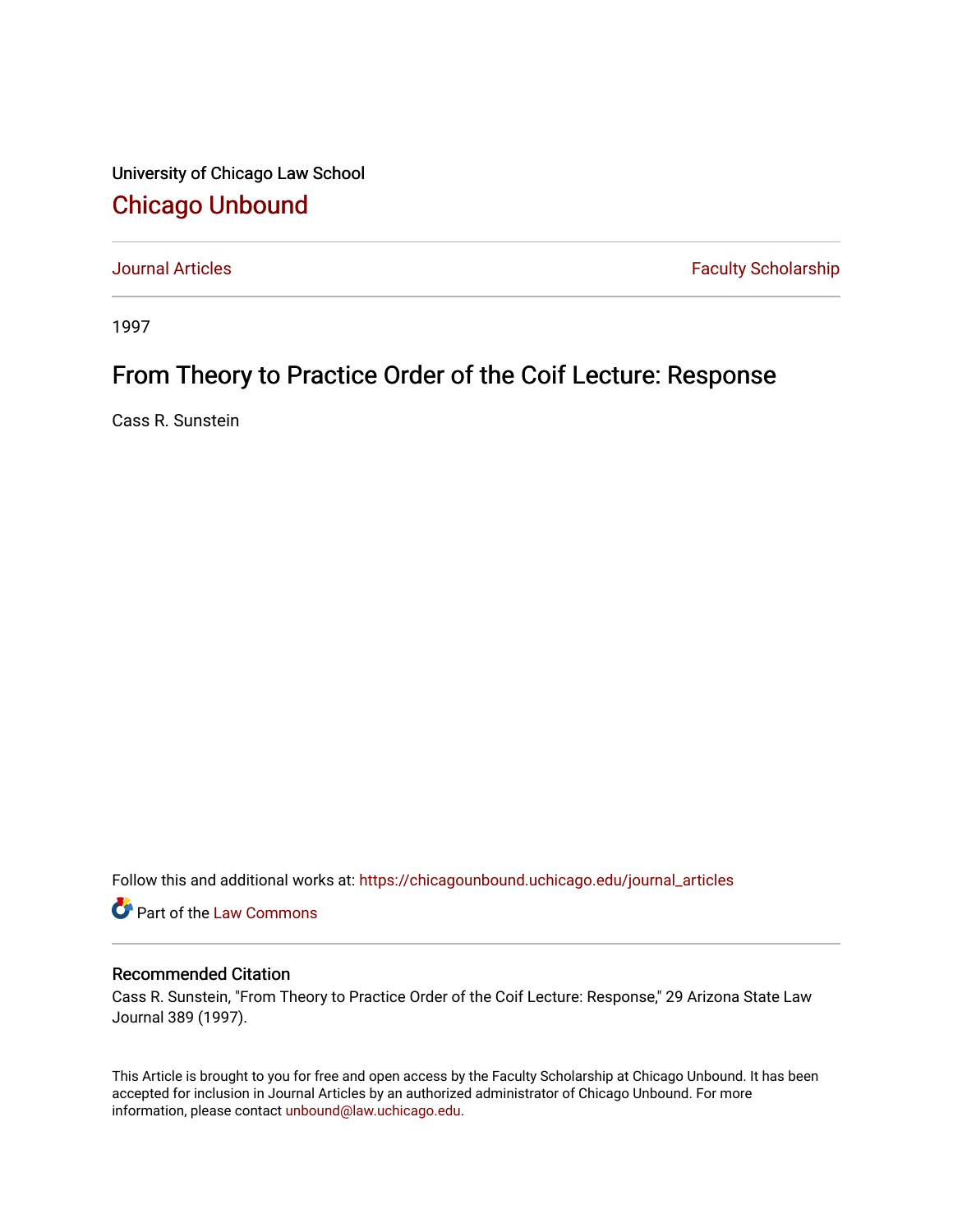# **FROM THEORY TO PRACTICE**

Cass R. Sunstein

### I. THE PHILOSOPHERS' BRIEF

The assisted suicide cases are the most dramatic to come before the Supreme Court in recent years, and one of the most striking (and certainly well-publicized) documents before the Court is widely known as The *Philosophers' Brief.'* The *Brief* bears Ronald Dworkin's distinctive mark, and indeed Dworkin is listed as lead counsel, though the *Brief* is also signed by Thomas Nagel, Robert Nozick, John Rawls, Thomas Scanlon, and Judith Jarvis Thompson. The *Philosophers' Brief* offers an ambitious and highly theoretical argument. It says that some "deeply personal decisions pose controversial questions about how and why human life has value. In a free society, individuals must be allowed to make those decisions for themselves, out of their own faith, conscience, and convictions.<sup>"</sup> The *Brief* urges that distinctions between "omissions" (failing to provide continued treatment) and "acts" (providing drugs that will produce death) are "based on a misunderstanding of the pertinent moral principles. **"3** Drawing on the abortion cases, the *Brief* says that every person "has a right to make the 'most intimate and personal choices central to personal dignity and autonomy,'" a right that encompasses "some control over the time and manner of one's death."<sup>4</sup> The *Brief* thus urges the Court to declare a constitutional right to physician-assisted suicide.<sup>5</sup> Dworkin's personal gloss on the *Brief* says that the requested right "defines a very general moral and

Karl N. Llewellyn Distinguished Service Professor of Jurisprudence, Law School and Department of Political Science, University of Chicago. I am grateful to Larry Lessig, Martha Nussbaum, David Strauss, and Richard Posner for helpful comments and discussion.

*<sup>1.</sup> See* Brief for Ronald Dworkin et al. as Amici Curiae, Washington v. Glucksberg, 117 **S.** Ct. 2258 (1997), *reprinted as* Ronald Dworkin et al., *Assisted Suicide: The Philosophers' Brief,* N.Y. REV. OFBOOKS, Mar. 27, 1997, at 41.

<sup>2.</sup> *Id.* at 43.

**<sup>3.</sup>** *Id.* at 45.

*<sup>4.</sup> Id.* at 47.

**<sup>5.</sup>** *See id.*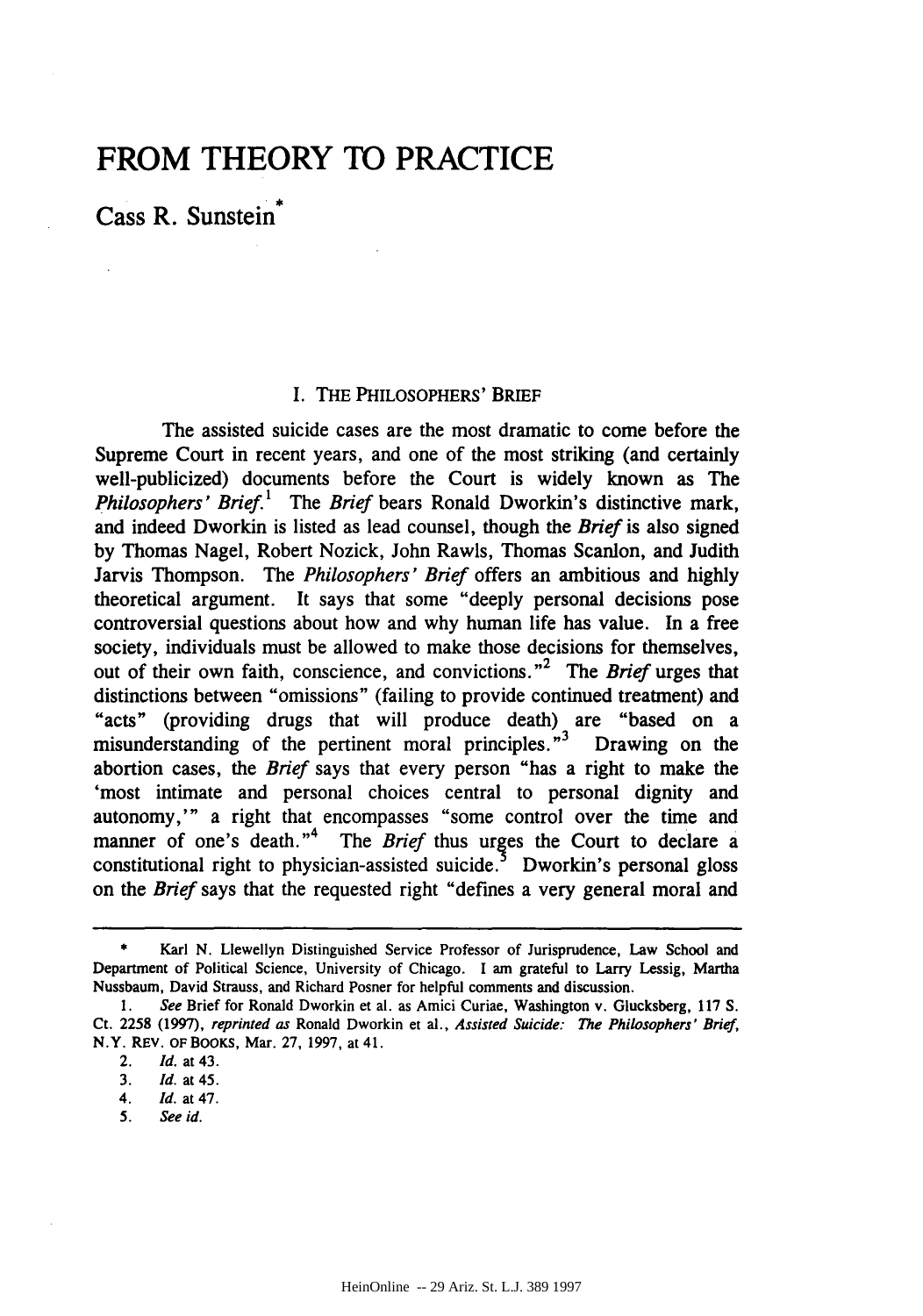constitutional principle-that every competent person has the right to make momentous personal decisions which invoke fundamental religious or philosophical convictions about life's value for himself. **"<sup>6</sup>**

As a matter of political morality, the argument in the *Philosopher's Brief* is certainly reasonable, and it cannot easily be shown to be wrong. But I do not think that the Supreme Court should declare a right to physicianassisted suicide, and this disagreement helps get to the heart of my disagreements with Professor Dworkin. I believe that the Court should generally be reluctant to invalidate legislation on the basis of abstract philosophical arguments, because the Court is poorly equipped to evaluate those arguments, and because predicted consequences, on which philosophical arguments tend to be silent, matter a great deal to law. By contrast, Dworkin appears to think that the Supreme Court should not much hesitate to find a constitutional right of some kind if it is presented with (what judges can be persuaded to find) convincing philosophical arguments for that right, at least if the right "fits" with the rest of the legal fabric. Thus while Professor Dworkin and I do not much disagree on what justice requires, we do disagree, hardly all the time but I suspect not rarely, about the appropriate path of the Supreme Court of the United States.

Yet I find much to accept, and to admire, in Professor Dworkin's essay here.<sup>7</sup> Dworkin's attack on modern challenges to "objectivity" strikes me as right and convincing.<sup>8</sup> Skepticism about moral truth is indeed incoherent-hopeless for law or for anything else. An argument for incompletely theorized agreements cannot sensibly be rooted in skepticism. (Hence there is all the difference in the world between skepticism and a recognition of cognitive or motivational limitations on the part of certain people engaged in distinctive social roles.) As an abstraction or a creed, "antitheory" makes no sense. The notion of "justificatory ascent" rightly signals the fact that a judge may have to get ambitious in order to think well about some cases.<sup>9</sup> Dworkin is correct to say that "there is no a priori or wholesale test for deciding when [such an ascent] will be required. A lawyer or judge must be well along in thinking about an issue before he knows

*<sup>6.</sup> Id.* at 41 (citing Dworkin's introduction to the reprinted *Philosophers' Brief).*

*<sup>7.</sup> See* Ronald Dworkin, *In Praise of Theory,* 29 ARIZ. **ST.** L.J. 353 (1997).

**<sup>8.</sup>** I like especially what he says here about Richard Rorty, whose position **(by** the way) ought not to be taken to represent pragmatism. John Dewey, for example, had no problem speaking in terms of objectivity; and the same is true for Hilary Putnam, whose self-described pragmatism is, I think, close to Dewey's version.

<sup>9.</sup> Compare the discussion of conceptual ascent in CASS R. **SUNSTEIN, LEGAL REASONING AND POLITICAL CONFLICT 50-53** (1996) [hereinafter **SUNSTEIN, LEGAL REASONING].**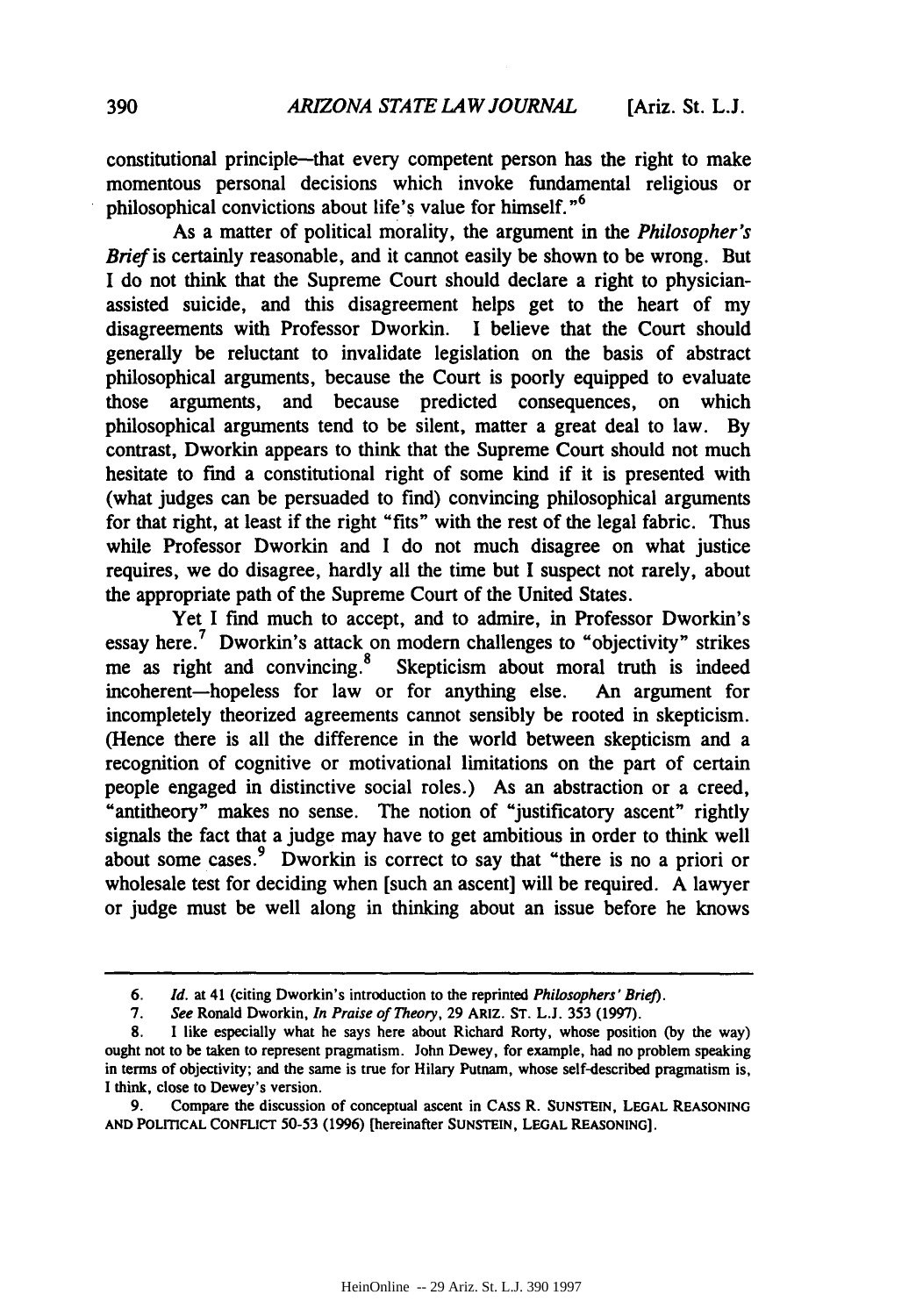whether he will be tempted or drawn into a more theoretical argument than he first thought or hoped."<sup>10</sup>

It is also true that any analogical argument depends on an argument of some kind, and hence on a theory of some kind. The distinction between metaphysical and professional grounds for distrusting philosophical abstractions is quite important. Dworkin's suggestion that my own argument rests on "professional" (or role-dependent) grounds is entirely right. And Dworkin has described my own position with both courtesy and care; for that I am extremely grateful. It may even be right to say, with Dworkin, that those who celebrate incompletely theorized agreements in a qualified way are, in important respects, in the same basic camp as Dworkin.<sup>11</sup> And it is nice to see an essay praising theory begin with the suggestion, "Examples are better than anything  $\ldots$ <sup>n12</sup>

With all this agreement, why might anyone be reluctant to join a chorus of praise for abstraction in law? There are three reasons. The first is mostly a matter of emphasis; the second is more substantial, though in the end it may be a matter of emphasis too; the third involves the limited role of the Court in the constitutional system, and it lies at the heart of my disagreement with the *Philosophers' Brief.* My basic suggestions are that Dworkin places too little emphasis on the need to attend to facts, which are crucial to law, and gives too little attention to issues of institutional role, which are a central part of constitutional law, Dworkin's particular concern.

#### II. INCOMPLETELY THEORIZED **AGREEMENTS AS** ORDINARY **PRACTICE**

Judges ordinarily work with principles of a low level of theoretical ambition. Conceptual ascents are relatively rare in law. Like all of us, judges have limited time and capacities, and like almost all of us, judges are not trained philosophers. They know that if they try to resolve large philosophical issues, they may blunder badly. In these circumstances judges try, to the extent that they can, to bracket large-scale issues of the good and the right, and to decide cases on grounds that seem reasonable to those who have diverse views on those issues, and (perhaps even more important) to those who have little idea what, on those issues, their views are.

<sup>10.</sup> Dworkin, *supra* note 7, at 358.

<sup>11.</sup> Certainly we are united in our opposition to those who think that legal decisions can or should be decided on the basis of some "original meaning," to be invoked and characterized without reference to moral or political arguments at all. *See generally* **ANTONIN** SCALIA, **A** MATTER OF INTERPRETATION: FEDERAL COURTS AND THE LAW (1997).

<sup>12.</sup> Dworkin, *supra* note 7, at **353.**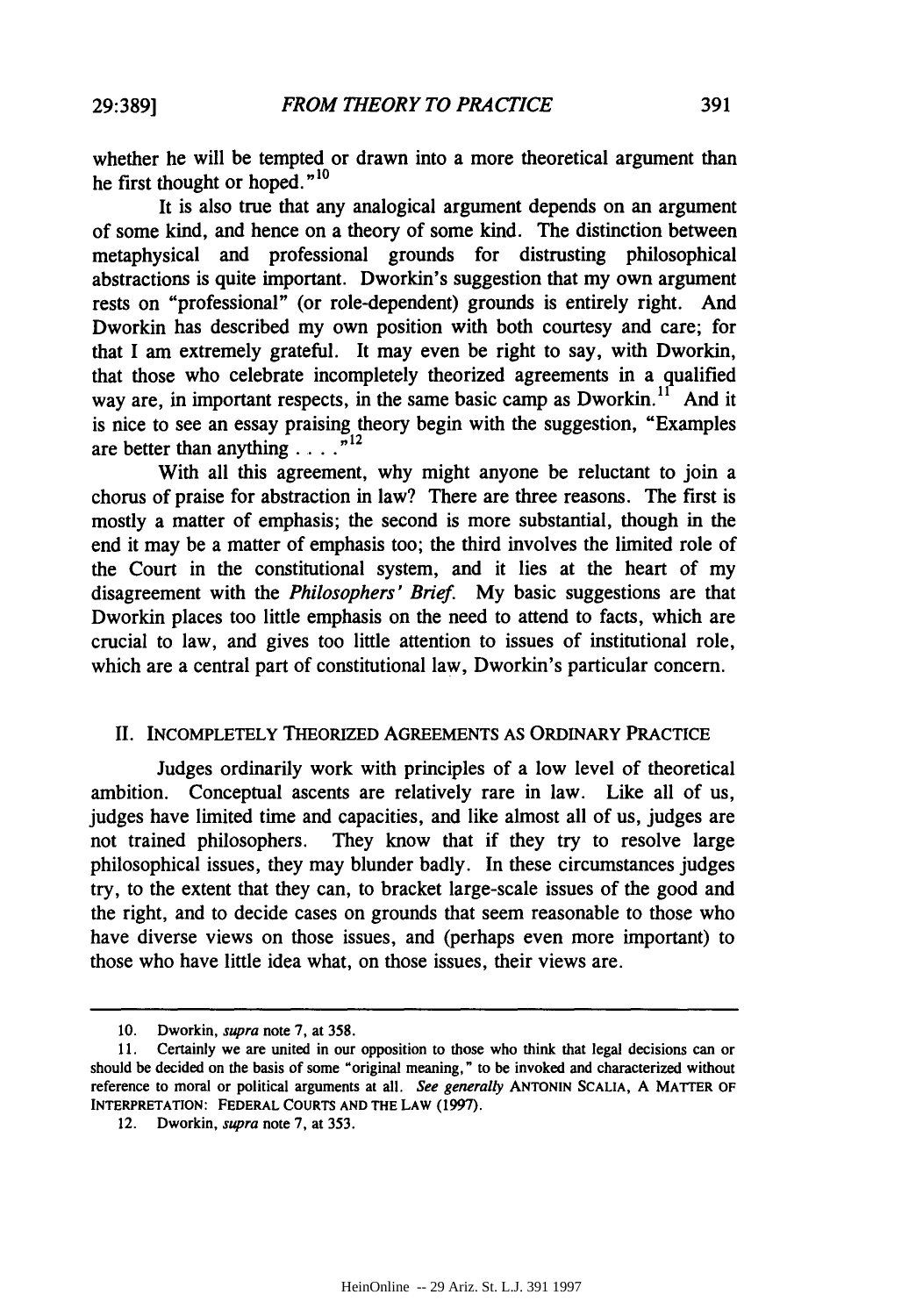This point helps explain the legal culture's distrust of philosophical abstractions and its comparative fondness for both rules and analogies. Many rules can attract support from plural foundations-consider a speed limit law, or liability for intentional torts-and hence rules help make possible a form of cooperation that is indispensable to a pluralistic society.<sup>13</sup> **A** great virtue of analogical thinking is that it often assists in this same endeavor, for people who are uncertain about large-scale issues can often conclude that, whatever they think, they agree that X is like Y, for a relatively lower-level reason on which they can converge. To engage in analogical thinking, we need not, much of the time, attempt to think in **highly** ambitious terms.

This idea of course has a resemblance and owes a great deal to John Rawls' idea of an overlapping consensus.<sup>14</sup> But there is a difference. The overlapping consensus is itself **highly** theorized and a matter of abstractions. Rather like Dworkin, Rawls is concerned to show that when people disagree on particulars they can make progress **by** ascending to a level of greater theoretical ambition.<sup>15</sup> This is true; it helps explain the role of conceptual ascent in both politics and law (and science too). But something different is also true: People can often agree on particulars when they disagree about or are uncertain on abstractions. Conceptual or justificatory *descents* may well work best.

This point is particularly important for law within a **highly** pluralistic culture. It is important because it is a way of promoting stability, reducing strains on time and capacities, and demonstrating mutual respect; it is not very respectful to take on other people's most fundamental commitments when it is not necessary to do so.<sup>16</sup> We might even think that those who stress incompletely theorized agreements believe that ordinary law and politics bear the same relation to political liberalism as political liberalism bears to the great questions in moral metaphysics. Just as Rawls aspires to "leave philosophy as it is," by bracketing the large questions in general philosophy, so participants in law and politics seek, if they can, to leave political philosophy very much as it is, by bracketing the large disputes in political philosophy, such as the dispute between political liberalism and perfectionist liberalism.

In much of his work, Dworkin has emphasized the value of abstract theorizing in law, and he invokes abstractions to assist in the decision of

**<sup>13.</sup>** *See* **JOSEPH RAZ, THE** MORALITY **OF FREEDOM 58 (1986).**

<sup>14.</sup> *See* **JOHN** RAWLS, **POLITICAL LIBERALISM 133-72 (1993).**

**<sup>15.</sup>** *See* John Rawls, *Reply to Habermas,* 92 **J.** PHIL. **132,** 133-34 **(1995).**

**<sup>16.</sup>** See AMY **GUTMANN & DENNIS THOMPSON,** DEMOCRACY **AND DISAGREEMENT 85-91 (1996),** for the important idea of economizing on moral disagreement.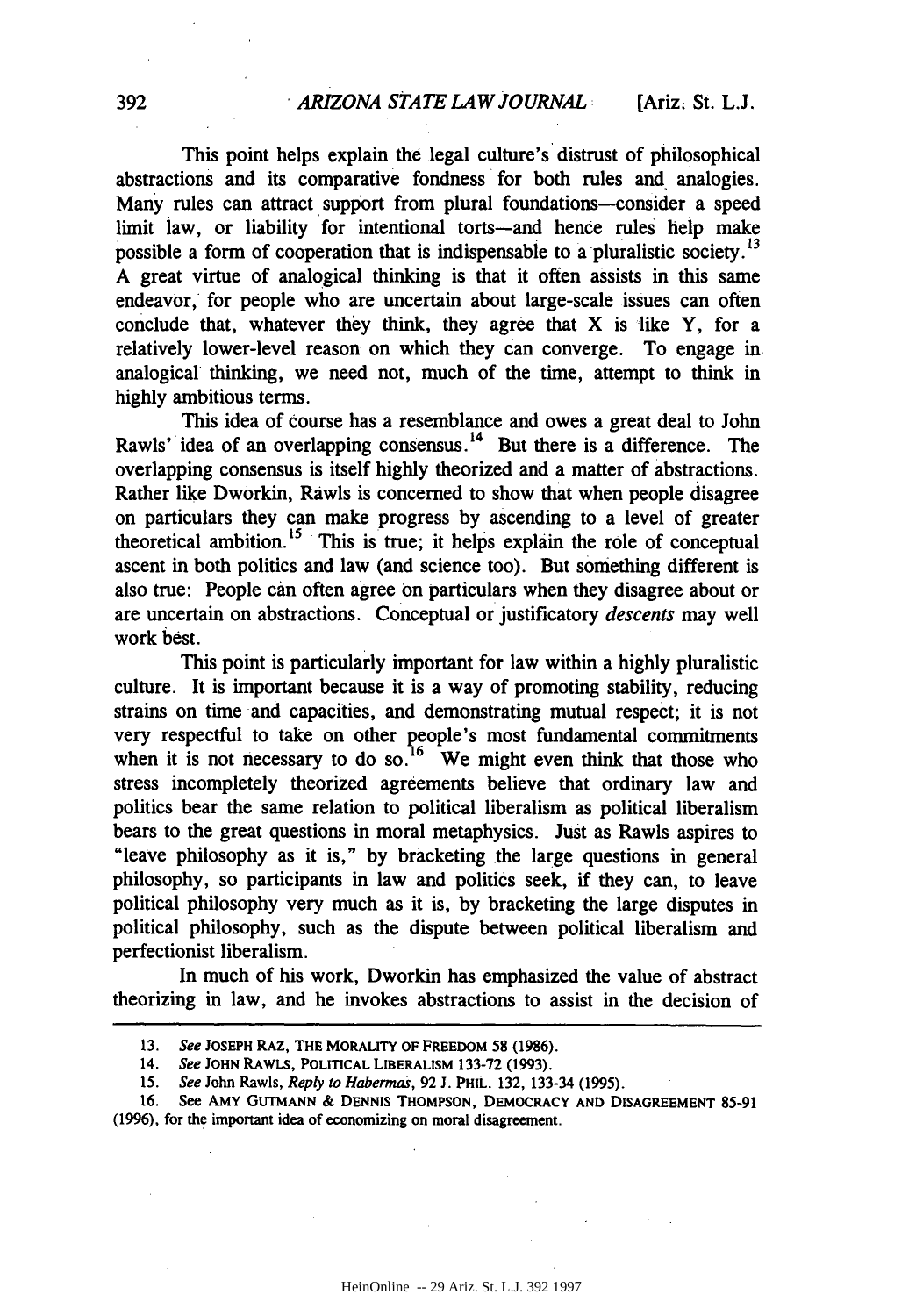particular constitutional cases; but it is not clear whether and how he disagrees with what I have said thus  $far<sup>17</sup>$  His principal qualification (an important and in my view an unexceptionable one) is that a justificatory ascent cannot be ruled out in advance. I agree. It may well be, then, that our difference on the subject of abstraction and particularity is really one of emphasis. I can think of only one reason why the difference may be more than that. It may be that Dworkin thinks (as many do) that theories and abstractions have a kind of reliability that particular judgments lack, whereas I think (with Rawls) that neither particular nor general judgments should be treated as foundational for law or morality. In moral thinking, everything (concrete and abstract) is subject to potential revision as we deliberate, and in both morality and law, theories have no special priority simply because they are general and abstract. But it is not at all clear that Dworkin disagrees with this point.

If our difference is only one of emphasis, why might it matter? To take a large example, the difference bears on the whole idea of substantive due process and thus on the dispute over *Roe v. Wade,18* whose basic outcome Dworkin enthusiastically defends. Unlike Dworkin, those who favor incompletely theorized agreements are uncertain about the very idea of a "right to privacy." They seek more cautious grounds; they are reluctant to invoke large-scale abstractions about any such right in order to invalidate the outcomes of political processes. And if courts had sought incompletely theorized agreements, they would have proceeded very differently. For example, they might have been moved to decide *Griswold v. Connecticut*<sup>19</sup>the beginning of the modem excursion into substantive due process-not on the basis of that highly contentious right, but on some more modest ground. They might, for example, have emphasized the peculiar history and provenance of the ban on the use of contraceptives within marriage, a ban that left most women unaffected and operated only to prevent poor women from getting contraceptives from clinics.<sup>20</sup> Thus it might be concluded that the statute was a largely irrational and discriminatory means of promoting its own asserted goals. A fact-driven opinion, bracketing the most controversial questions, would have said little about a right whose scope need not have been much defined in *Griswold* itself. Or the Court might have decided the case on the narrower and democracy-reinforcing ground that a provision of

**<sup>17.</sup>** See SUNSTEIN, **LEGAL REASONING,** supra note 9, at 200 n.19 (indicating uncertainty about the extent to which an appreciation of incompletely theorized agreements counts as a criticism of Dworkin).

<sup>18. 410</sup> U.S. 113 (1973).

<sup>19. 381</sup> U.S. 479 (1965).

<sup>20.</sup> See RICHARD **A.** POSNER, **SEX AND REASON 326-28 (1992).**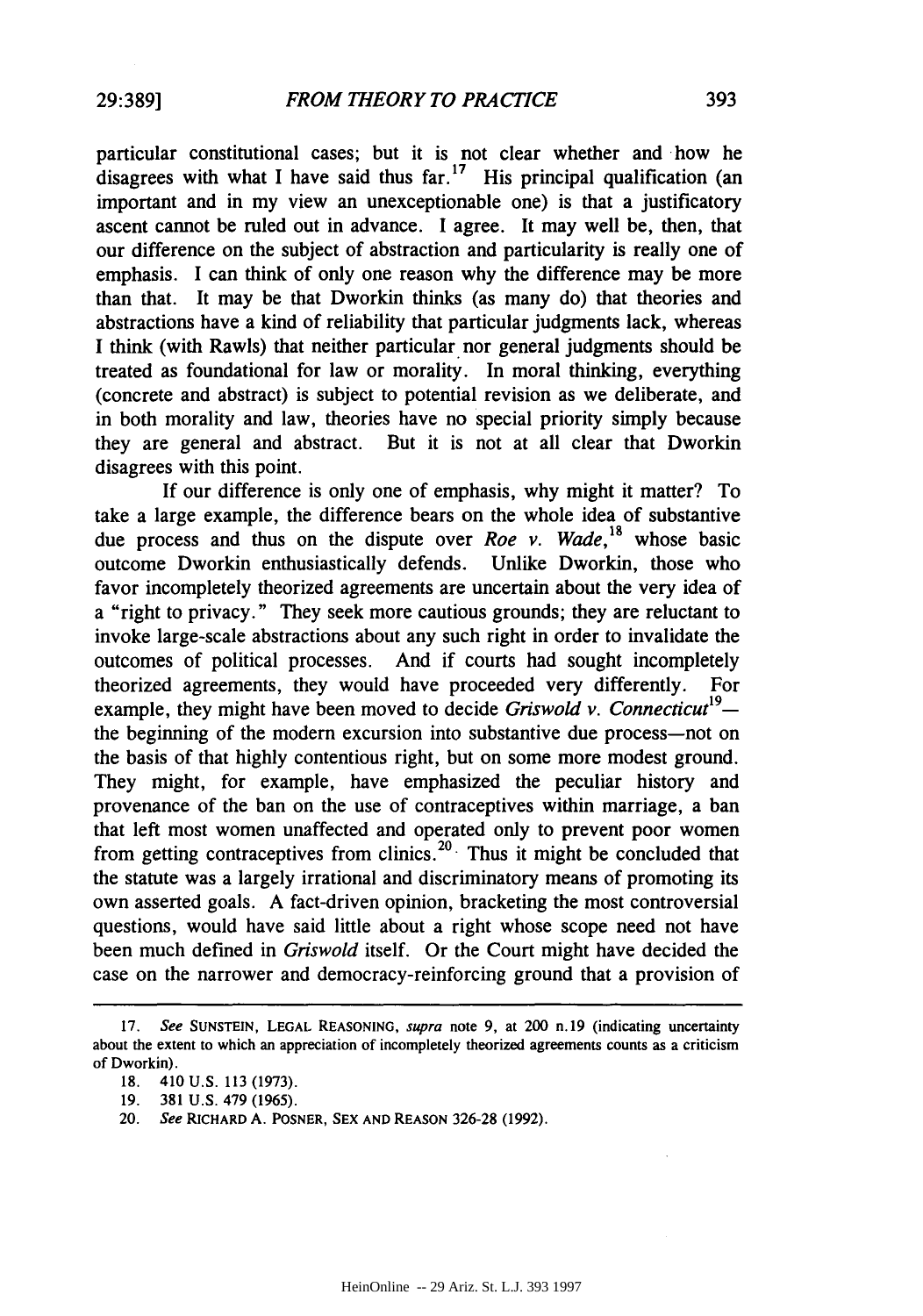the criminal law lapses when that provision appears to lack any real support from its own citizenry, so much so that it has not, in many decades, been invoked by any prosecutor in any prosecution.<sup>21</sup>

Professor Dworkin appears to celebrate *Roe v. Wade;* he thinks that the decision reflects the right conception of constitutional liberty under law, and that (for that reason) the case was rightly decided.<sup>22</sup> I think that the decision has created unnecessary problems for the Court and the nation. It did so because in its (wholly unnecessary) breadth and in its blindness to matters of fact and institutional role (on which more below), the Court did too much too soon, in a way that has had enduring harmful effects on American life (emphatically including that part of American life that involves equality on the basis of  $sex^{23}$ ).

**I** am not arguing that *Roe v. Wade* should have been decided the other way; but the Court ought not to have invoked ambitious abstractions about privacy or liberty to resolve so many issues so quickly. **A** court that favored incompletely theorized agreements would have decided *Roe v. Wade* quite narrowly. The Court might have said, for example, that the Texas law was unconstitutionally vague (as Justice Blackmun's initial draft in fact argued). Or it might have said that someone who alleges (as did Roe herself) that she was raped may not be required to bring the child to term. Or-if the Court eventually was forced to think more ambitiously-the Court may have bracketed issues involving the political and moral status of the fetus and argued that if men are not obliged to devote their bodies to the protection of third parties, women may not be so obliged either.<sup>24</sup> This view also requires a degree of theoretical ambition, but perhaps it is less contentious if it

22. *See generally* **RONALD DWORKIN, LIFE'S DOMINION: AN ARGUMENT ABOUT ABORTION, EUTHANASIA, AND INDIVIDUAL** FREEDOM **(1993).**

<sup>21.</sup> *See* **ALEXANDER** M. **BICKEL, THE LEAST DANGEROUS BRANCH: THE SUPREME COURT AT** THE BAR OF **POLITICS 145-56 (2d** ed. **1986);** *cf.* Guido Calabresi, *Foreword: Antidiscrimination and Constitutional Accountability (What the Bork-Brennan Debate Ignores),* **105** HARV. L. REV. **80, 80-86 (1991)** (describing various approaches to the relationship between majoritarian preferences and the judicial branch of government). **Of** course there is a degree of theoretical ambition in the notion of desuetude, and it is probably unproductive to debate in what sense that notion calls for more or less ambition than the notion of privacy. In my view, the more difficult and contentious questions raised **by** a right to privacy could have been bracketed through this democracy-promoting device. What is crucial is that the notion of desuetude (which creates a kind of "remand" to the public) leaves much undecided and is less of a displacement of democratic prerogatives than the right of privacy.

**<sup>23.</sup>** *See* **GERALD N. ROSENBERG, THE HOLLOW HOPE: CAN COURTS BRING ABOUT SOCIAL CHANGE? 173-265 (1991).** Rosenberg argues-to summarize a complex discussion-that *Roe v. Wade* helped demobilize the women's movement, created the Moral Majority, and ruined the prospects for the Equal Rights Amendment-ironic consequences for a decision meant in part to promote equality of the sexes.

<sup>24.</sup> *See* CASS R. **SUNSTEIN,** THE PARTIAL **CONSTITUTION 270-85 (1993).**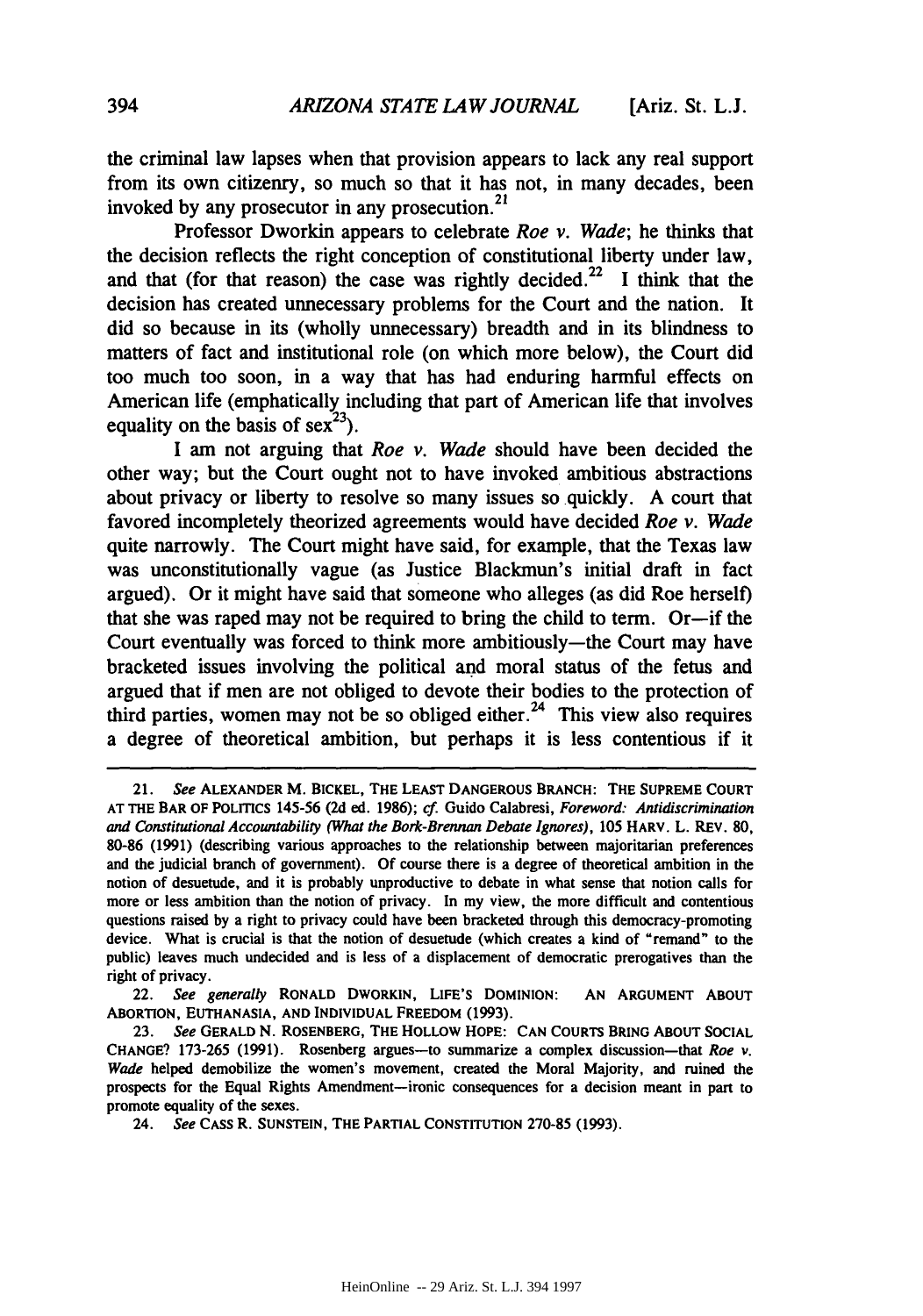succeeds in putting to one side any view about the moral or political status of the fetus.<sup>25</sup>

It does not much matter if any of these particular claims is convincing; I offer them simply for purposes of illustration. What matters is that those who stress incompletely theorized agreements on particulars are likely to seek to avoid conceptual ascents if (and only if) they can, especially when courts are asked to invalidate legislation on constitutional grounds.<sup>26</sup> This idea leads in directions that Professor Dworkin appears to reject. But perhaps this point is really about institutional issues-or about professionspecific norms--on which more in a moment.

#### III. **FACTS**

**My** second difference with Professor Dworkin-and I am not sure that it is a disagreement-involves the role of facts. In my view, the greatest achievement of the well-known Chicago School (and an incompletely theorized agreement may be possible on this point) has been to draw attention to the central importance of facts to an understanding of law. What does law actually *do?* This is a question on which the content of law must (at least partly) depend, and it is a question that lawyers and judges ask too infrequently, and answer with inadequate tools. What, for example, are the effects of laws calling for minimum wages, rent controls, implied warranties of various sorts, liability for drug manufacturers? Philosophy alone will not tell us; we need to investigate facts. And much of normative jurisprudence, with its heavy philosophical bent, continues to operate in a factual vacuum.

**If** normative jurisprudence is intended to produce not only illumination but also answers to legal questions, this is beyond unfortunate, for problems involving libel law, sexual privacy, homosexuality, and the right to die depend in large part on underlying issues of fact. **I** do not know how to approach the product liability questions that Professor Dworkin raises without investigating a range of factual details; judicial assessment of philosophical claims-figuring out what is "fair"-is at most a start. **If** courts imposed liability on DES manufacturers without a demonstration of causation, would there be adverse consequences on the pharmaceutical market? Might such liability result in systematically higher prices, which

<sup>25.</sup> See Calabresi, supra note 21, at 147-49.

<sup>26.</sup> What I am urging here is thus a close cousin to what Judge Calabresi urged against Justice Brennan a few years ago. See Calabresi, supra note 21, at 89-90, 109-110, 134-43.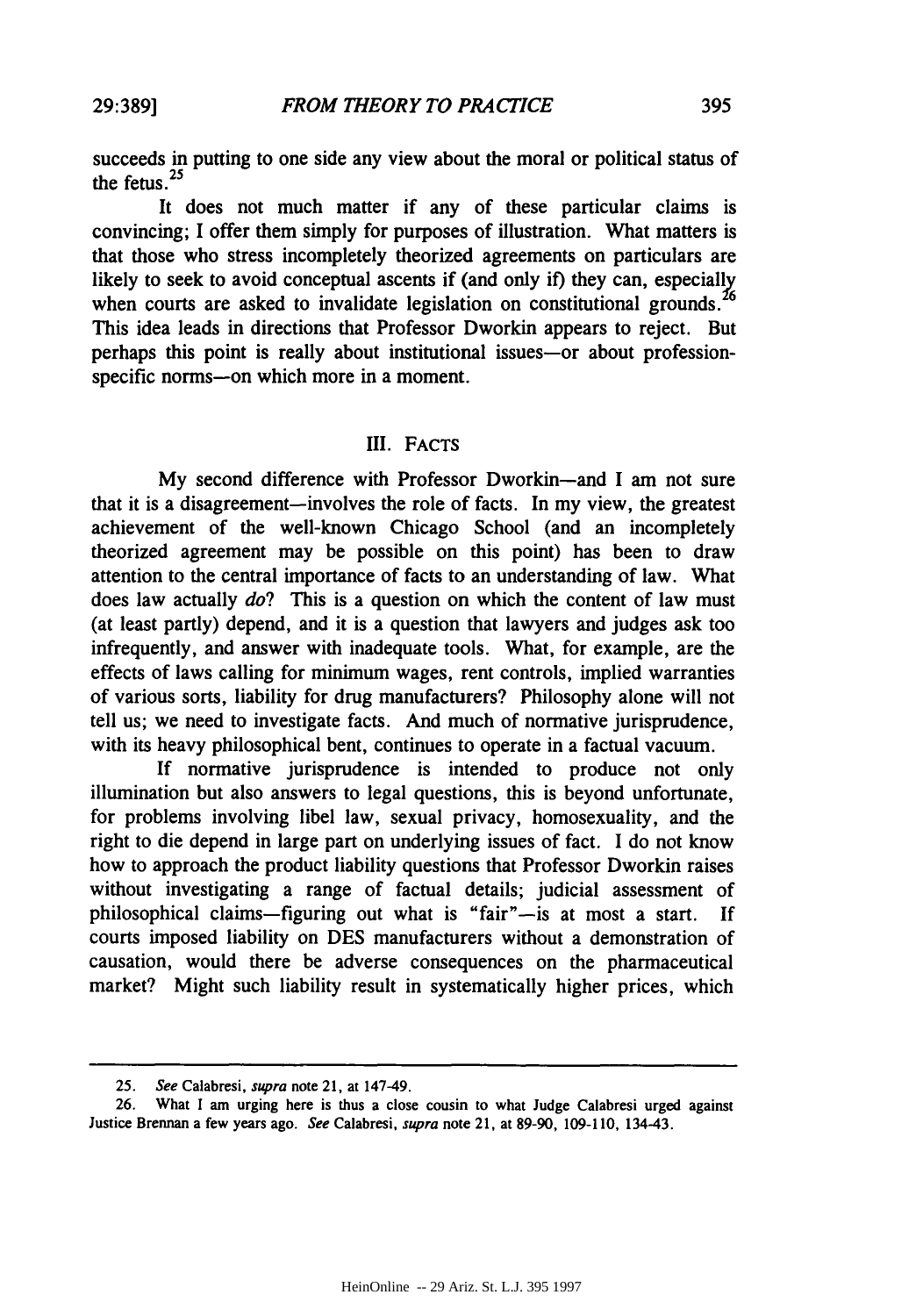would increase burdens on and ill-health among poor people?<sup>27</sup> Might such liability produce sharply diminished incentives to produce new medicines? These questions can hardly be irrelevant. What policy for products liability will best promote human health? Indeed, the whole area of product liability seems poorly suited to judicial (not to mention jury) capacities. Partly for this reason, the topic is increasingly removed from the judiciary and placed in the hands of people who know much more about underlying facts and also have a better democratic pedigree. The Consumer Product Safety Commission ("CPSC") does not spend most of its time on philosophical issues; surely the CPSC would do better if it were both concerned with and capable of philosophical analysis, but it would be a stretch to say that philosophical confusion is the principal source of existing problems with the  $CPSC.<sup>28</sup>$ 

This general movement-away from courts and toward administrative regulation-may well be the most important institutional development of the twentieth century. Because it is a sensible response to institutional limitations of the judiciary-limitations involving not theory (as Dworkin understands it) but understandings of fact and consequences-that movement is (mostly) to be celebrated. Of course Professor Dworkin is aware of the development, but in his work on legal interpretation he does not much discuss it. The gap is notable in light of the fact that, in what is by far the most important case on legal interpretation in the last two decades, the Supreme Court ruled that precisely because interpretation involves judgments of policy and principle, ambiguous statutes will be interpreted by the regulatory agencies entrusted with their implementation.<sup>29</sup>

Now of course any assessment of facts is theory-laden; as Dworkin rightly stresses, we do not know what and how facts count unless we have a (normative) account. Nothing I have said here denies this point. But many legal debates are sterile-conceptualistic, terminological, interminableprecisely because the participants do not investigate facts, when it is facts on which they may be able to make some progress. Perhaps most important, an understanding of the facts may well equip people with different theoretical positions to converge on the same judgment. If, for example, an increase in rent control can be shown to diminish the available housing stock, in a way that particularly hurts the poor, perhaps people can reject rent control

<sup>27.</sup> For striking recent evidence to this effect, see Richard L. Manning, *Products Liability and Prescription Drug Prices in Canada and the United States,* 40 J.L. & ECON. 203 (1997).

<sup>28.</sup> *See* CASS R. **SUNSTEIN,** AFTER THE RIGHTS **REVOLUTION** 79, 82 (1991). *See generally* Richard A. Merrill, *CPSC Regulation of Cancer Risks in Consumer Products: 1972-1981,* 67 VA. L. REV. 1261 (1981).

<sup>29.</sup> *See* Chevron, U.S.A., Inc. v. NRDC, 467 U.S. 837, 843-44 (1984).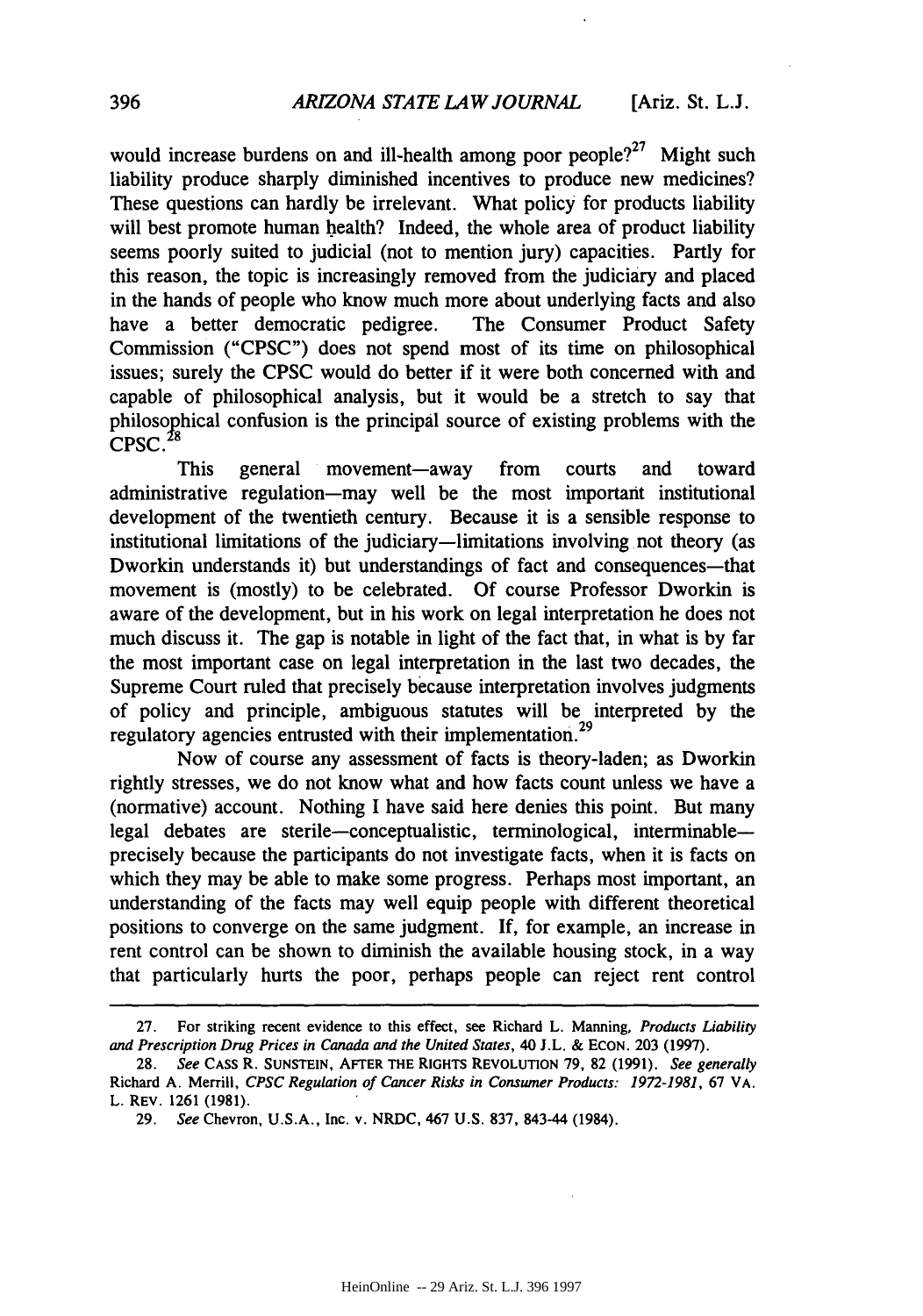whatever they think about liberty and equality. Thus an assessment of facts may well aid in the achievement of incompletely theorized agreements.

The point bears on approaches to legal interpretation as well, where an assessment of relevant facts can be quite important. To see the point, let us turn to two cases of considerable interest to Professor Dworkin. In *Riggs v. Palmer*,<sup>30</sup> the New York Court of Appeals held that a nephew, who had murdered his uncle in order to inherit from him, could not receive his inheritance, notwithstanding the fact that the language of the statutes governing wills made no exception for murderers. 31 The Court carved out an exception from the apparently plain language of the statute. In *Tennessee* Valley Authority ("TVA") *v.* Hill,<sup>32</sup> the Supreme Court held that the Endangered Species Act prohibited the government from completing a dam, because completion would endanger the snail darter, a fish of little ecological interest.<sup>33</sup> The Court refused to carve out an exception from the apparently plain language of the statute. Professor Dworkin thinks that *Riggs* was rightly decided and *TVA v. Hill* wrongly decided, because the court's task is to make the best constructive sense of a past legislative event, a task that called for judgments against the nephew and for the TVA.<sup>34</sup>

I do not disagree so much with the proposed results as with this manner of approaching the cases. In my view, a great deal depends on issues involving incentives and comparative competence, and these have a large empirical dimension. On this count there are many relevant questions. What incentives would be created for legislatures by decisions like *Riggs v. Palmer*, or by judicial insistence (as the dissenting judge urged) on mechanical application of the apparently unambiguous text? Would the latter course lead legislatures to be more careful in advance, and might they enact exceptions after the fact when exceptions make sense? Would the costs of decision, including the problem of legal uncertainty, much increase if courts were willing to decide cases the way Professor Dworkin wants? What is the likelihood that judges would blunder if they made exceptions from apparently plain language in the interest of the best constructive interpretation? These questions are unlikely to have context-free answers; they depend on assessments of institutional capacities and performance.<sup>35</sup>

**35.** This is the thrust **of FREDERICK SCHAUER, PLAYING BY THE RULES: A** PHILOSOPHICAL EXAMINATION OF **RULE-BASED DECISION-MAKING IN** LAW **AND IN LIFE (1991),** from which **I** have learned a great deal. We may be able to make the point more vivid with an example from the world

<sup>30. 22</sup> N.E. 188 (N.Y. 1889).

<sup>31.</sup> *Id.* at 513-14.

<sup>32.</sup> 437 U.S. **153** (1978).

<sup>33.</sup> *Id.* at 186, 195.

<sup>34.</sup> RONALD DWORKIN, LAW'S EMPIRE 347 (1985).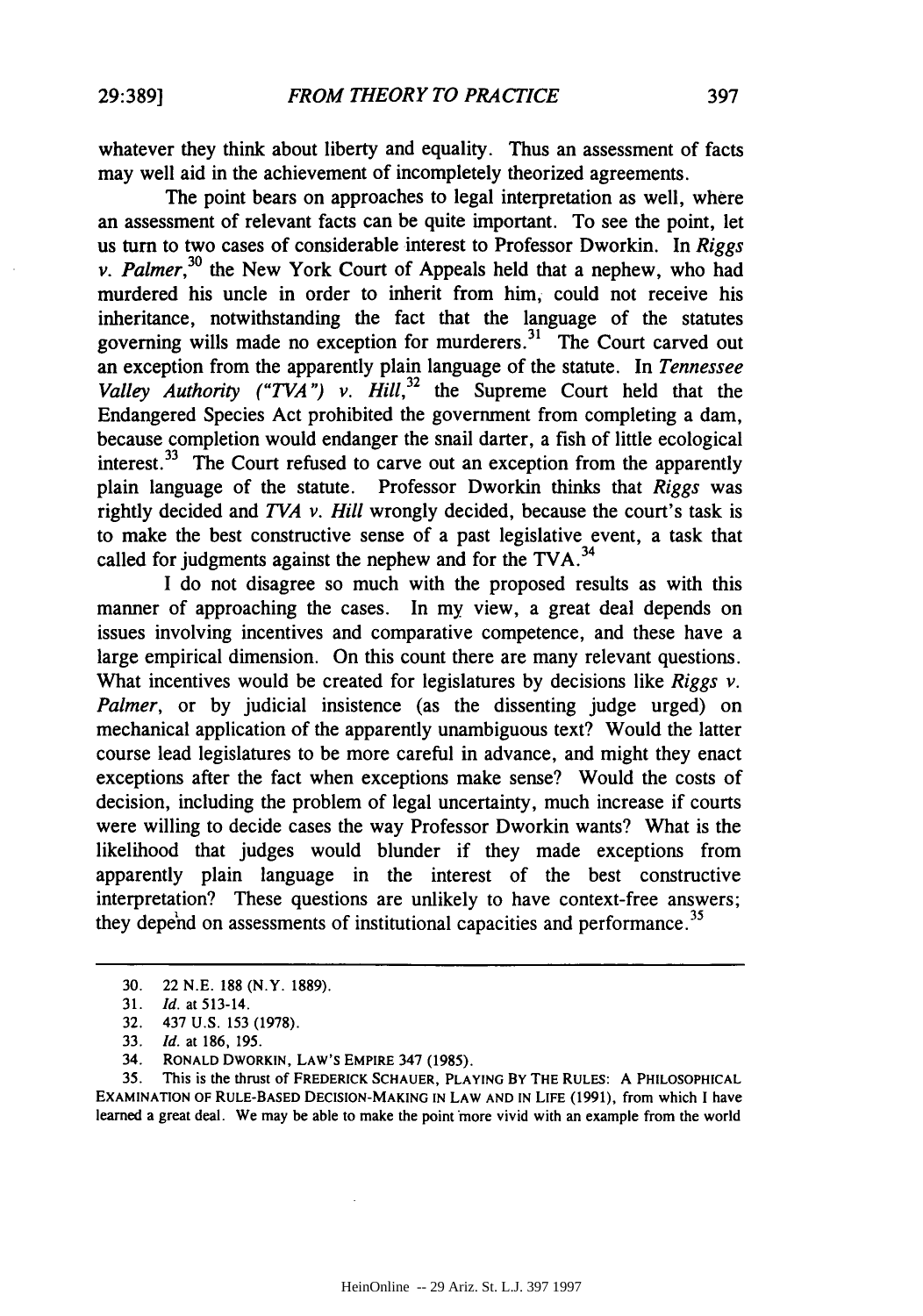For what it is worth, I believe that *Riggs v. Palmer* was right (and thus I agree with Dworkin), because (to make a long story short) no reasonable person could want a murderer to inherit, and because this easilycontained exception from the statute would cause little increase in legal uncertainty. And I believe that *TVA v. Hill* was also right (and I disagree here with Dworkin), because reasonable people could seek to protect the snail darter under the circumstances of the case and because this (hard to confine) exception from the statute would create a great deal of doubt about the future meaning of the Endangered Species Act. But these conclusions are far less important than the claim that an assessment of the underlying issues requires not only conceptual analysis about what makes something "law," or some particular law the best it can be, but also a set of predictions, largely factual in character, about the consequences of alternative interpretive approaches in light of the capacities and likely performance of relevant institutions.

Some members of the most prominent Chicago School, and here I happily join that School, may be against (some kinds of) theory in the (very limited) sense that they are pro-facts. To the extent that there is a single message in Judge Posner's *Overcoming Law*,<sup>36</sup> I think that this is it. In this respect Professor Dworkin's emphasis on the (occasional) need for good theory strikes me not so much wrong-indeed it is not wrong at all-as misdirected. It suggests that a better legal system will come from a legal system that is better at philosophy-as if the real flaw of American law is inadequate philosophy. This, again, is not without truth; better philosophy might well make law better-more fair, coherent, less confused-in some contexts. But any claim of this sort should be supplemented by an emphasis on the need for a better sense of underlying facts. Does the problem with

of sports. In the **1997** playoffs, five New York Knicks players left the bench during a fight on the court, and National Basketball Association officials suspended the players in accordance with a rule that calls for an automatic suspension whenever players leave the bench during a fight. One of the suspended players, Patrick Ewing, left the bench but did not get close to the melee. Did the **NBA** officials properly interpret the rule? Professor Dworkin thinks not. He says, "You don't punish people for acts that not only don't cause harm, but aren't even of the kind to cause the harm that the statute was designed to prevent." *See Asking Around,* **NEW YORKER,** June 2, **1997,** at **35.** But an important question is whether attention to the purpose of the rule ("the harm that the statute was designed to prevent") significantly increases the costs of decision (and uncertainty)—and also introduces risks of error of its own, partly because of bias, partly because of difficulties in accurately characterizing the purposes of the rule. Hence Dworkin-a New Yorker and perhaps a Knicks fan?-seems to me not to have come to terms with the best arguments on behalf of the officials' mechanical and on one view extremely wonderful interpretation of the rule. (On the other hand, candor compels the perhaps unsurprising confession that the present author tends to favor the World Champion Chicago Bulls.)

**<sup>36.</sup>** See **RICHARD A. POSNER, OVERCOMING LAW (1995).**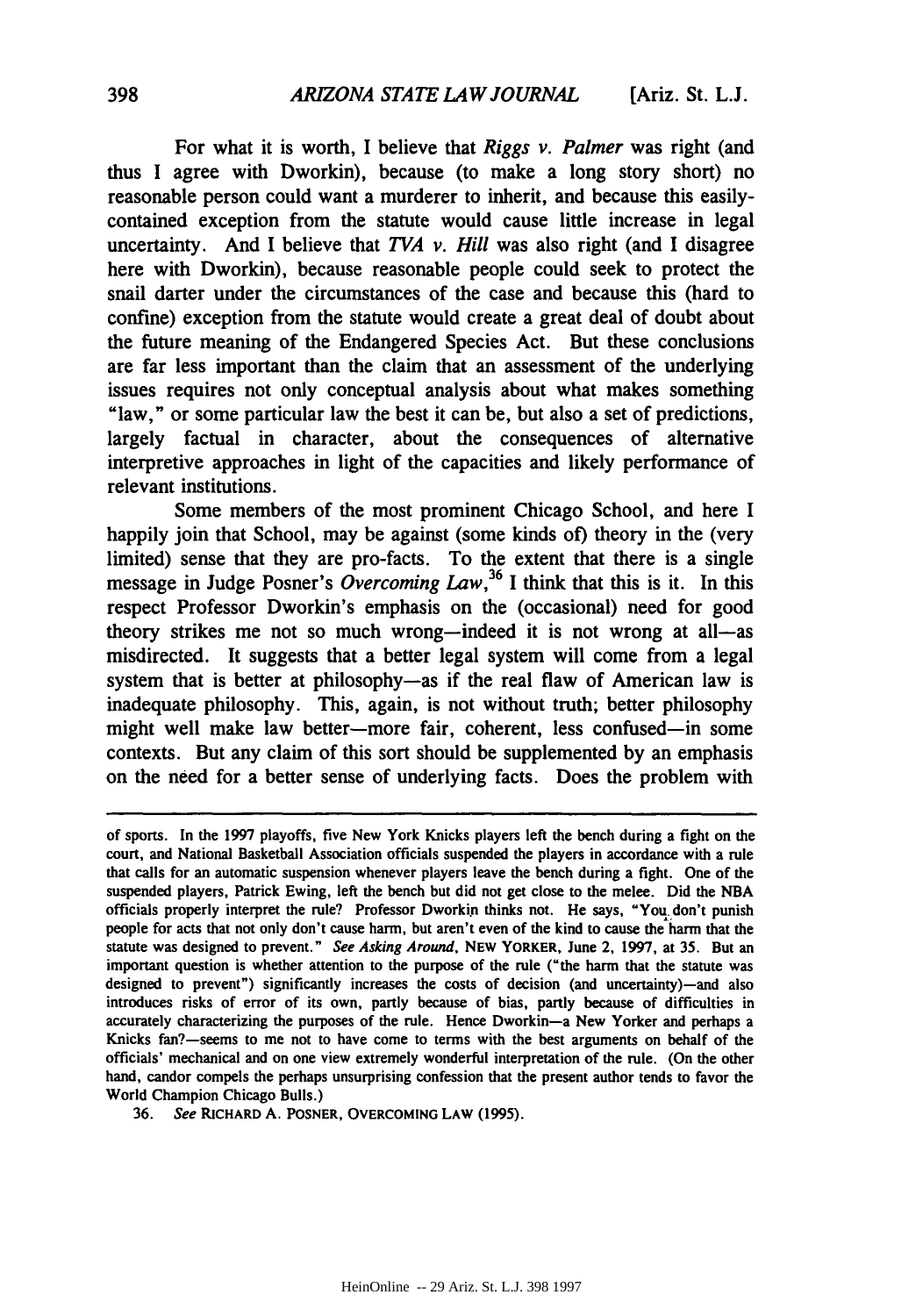the Environmental Protection Agency, or courts reviewing **EPA** rules, lie (principally) in inadequate normative theory? Exactly how valuable would a conceptual ascent be to the Nuclear Regulatory Commission, the Federal Communications Commission, or the Occupational Safety and Health Administration, and to courts assessing their activities? The answer is not that it would have no value at all. But it is only part of the picture, and the remaining part helps show the limitations of theory to an understanding of law.

The same basic point applies to the law of tort as tort law is developed by judges; it bears on constitutional law too, emphatically including the right to physician-assisted suicide. This point-I have saidmay not amount to a disagreement with Professor Dworkin, but it has concrete consequences for how to do and to think about law. For example, the philosophical abstractions offered in the *Philosopher's Brief* seem to me reasonable; certainly it cannot easily be shown that they are wrong. But (even putting the institutional issues to one side), do they make out a case for a constitutional right, invalidating enacted law in almost all states? I do not believe that they  $\cos^{37}$  Even if the theoretical claims are right, much depends on empirical projections.

For example, a crucial question is whether, in practice, a right to physician-assisted suicide may actually reduce patient autonomy, by leading doctors to bring about involuntary or nonvoluntary suicide; by decreasing autonomy especially among people who are poor or ill-educated, who may become unduly vulnerable to doctors; or by discouraging patients, families, and doctors from coming to terms with the fact of death. These questions have important philosophical dimensions, but they are not ones that philosophy alone can answer; they are insistently empirical. Some students of the Dutch experience believe that a right to physician-assisted suicide has, in practice, promoted the autonomy of doctors and decreased the autonomy of patients, leading patients to take their lives when far better alternatives were available.<sup>38</sup> Perhaps this is not the best understanding of the Dutch experience,  $39$  but even if it is not, what would a right to physician-assisted suicide mean in America, with its very different norms? (Majorities, and majorities of groups, cannot decide on the content of rights. But it is not entirely irrelevant that substantial majorities of African-Americans, fearful of

**<sup>37.</sup>** *See generally* Cass **R.** Sunstein, *The Right to Die,* **106 YALE L.J. 1123 (1997);** *see also* RICHARD **A.** POSNER, **AGING AND** OLD **AGE** 235-61 **(1995).**

**<sup>38.</sup>** *See generally* HERBERT **HENDIN, SEDUCED** BY **DEATH** (1996).

**<sup>39.</sup>** *See* POSNER, *supra* note **37,** at 241-43, 252-53.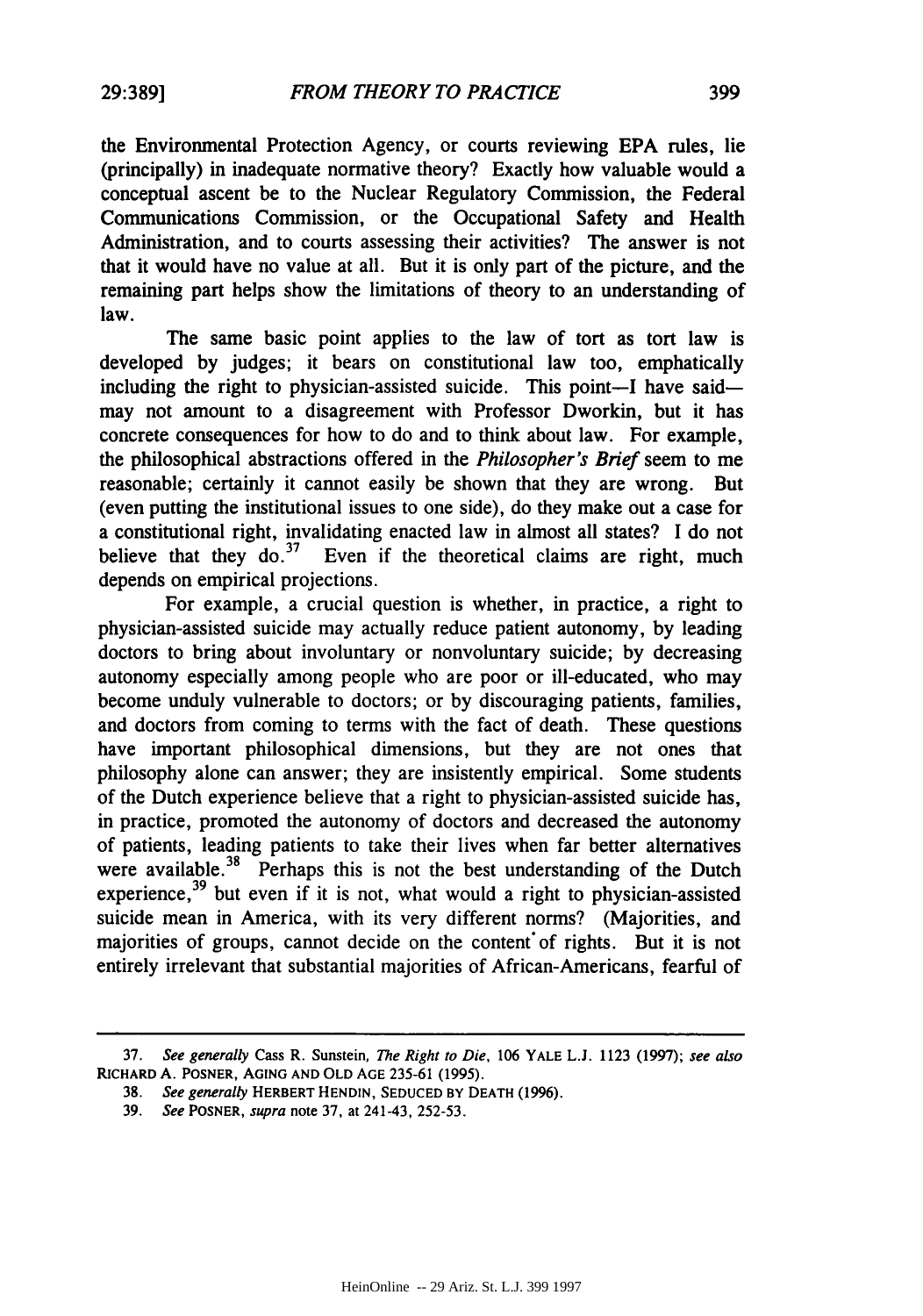what a right to physician-assisted suicide would mean in practice, oppose any such right.)

In my view, the *Philosophers' Brief* is not convincing (a normative as well as empirical claim) largely because it does not sufficiently explore institutional issues or concerns of the sort just raised-the inevitable focus of the Court itself<sup>40</sup>—and mostly relies instead on a combination of (reasonable) philosophical abstractions and passages from Supreme Court decisions. To be sure, the Brief is not oblivious to the underlying problems, and it makes a reference in this regard to the need for procedural safeguards to counteract those problems. But such safeguards, however well-designed they may be on paper, cannot alleviate the underlying concerns, which are (it is necessary to emphasize) empirical rather than a priori in character. A possible conclusion is that the federal system is admirably well-adapted to deal with this issue, for it can engage in a range of experiments. Indeed, Oregon is now embarking on such an experiment, and other states will undoubtedly follow. We should know what such a right would mean in practice before we insist that it should exist in law.

### IV. **JUDICIAL** CAPACITIES **AND** THE JUDICIAL ROLE

Who could possibly object to the adoption, by judges or anyone else, of a good theory about the right or the good? If judges are able to identify the appropriate category of rights, shouldn't they? If a conception of rights embodies the appealing notion that a heterogeneous society consists of a community of equals, why shouldn't the Court identify that (by hypothesis) very appealing conception? Dworkin, asking such questions, is puzzled about why anyone would want our judges to be ostriches. Isn't an antipathy to theory a kind of willful blindness, or a form of philistinism?

Judges are not ostriches, and their caution about theory stems from the distinctive place where they stand, which requires an understanding of the particular role of judges in the American political system. Cognitive limitations, accepted as such by participants in all social practices, are a central part of any account of the responsibilities of those who find themselves in a particular role. Judges are not (let us repeat the point) trained as philosophers, and judges who make theoretically ambitious arguments may well make mistakes that are quite costly, especially in constitutional cases, where their arguments are (at least theoretically!) final. We can find many instances of (what Professor Dworkin and I would agree

<sup>40.</sup> See Washington v. Glucksberg, 117 S. Ct. 2258 (1997).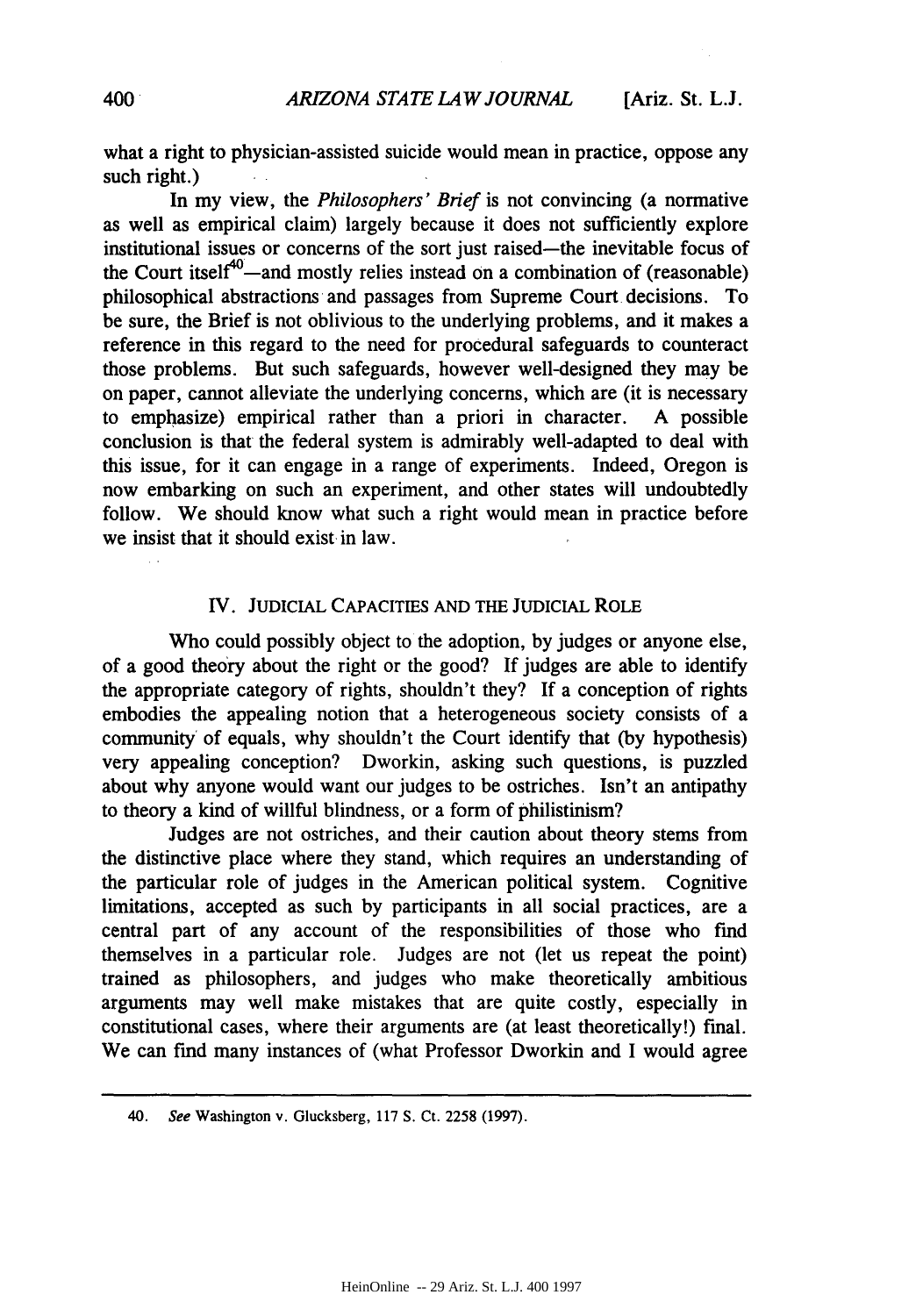to be) ambitious error from judicial philosophers; consider *Dred Scott v.* 41 42 43 *Sanford, Lochner v. New York, Buckley v. Valeo,* and *Richmond v. Croson.44* In all of these cases, courts invoked theoretically ambitious claims about liberty and equality to invalidate legislation. In the first two cases, the nation lived with the consequences for a very long time. In the second two cases, the nation lives with the consequences still.

But these cases are aberrations, and thankfully so. A large part of the distinctive morality of adjudication is role-morality, and it involves the presumptive avoidance of theoretically ambitious arguments as a ground for invalidating enacted law. Thus courts generally seek, because of their own understanding of their limited capacities, to offer low-level rationales on which diverse people may converge. This is so especially when the consequence of theoretical ambition would be to invalidate the outcomes of democratic processes; it is here that the Court properly proceeds cautiously, again because of its understanding of its limited capacities in thinking about philosophical abstractions. And it is notable that an emphasis on these points focuses attention on institutions and practices that Dworkin's enthusiasm for philosophical argument tends to obscure: administrative agencies, state-bystate experimentation, and legislative rather than judicial solutions.

An analogy may be helpful here. Of course there is a sense in which philosophy is foundational to law, just as theoretical physics is in some sense foundational to the construction of airplanes. And at times those who build airplanes need to know something about theoretical physics. But in ordinary practice, those confronted with the problems produced by the construction of airplanes are not assisted by accounts of the foundations of physics; such accounts may be confusing to people of limited time and capacities, and attention to the accounts may divert the builders from successful performance of the tasks at hand. The same goes for ordinary judges and lawyers. The issues raised by the asserted right to physician-assisted suicide require, among other things, intense focus on particulars and (especially important) close attention to facts. Would such a right, in practice, undermine the autonomy of those approaching death, and give excessive power to doctors, in a way that threatens to produce nonvoluntary and involuntary death? Would such a right undermine many particular practices now taken as legitimate (consider the activities of the Food and Drug Administration), and if so how might that fact count against the right?

<sup>41. 60</sup> U.S. (19 How.) 393 (1856).

<sup>42. 198</sup> U.S. 45 (1905).

<sup>43. 425</sup> U.S. 946 (1976).

<sup>44. 488</sup> U.S. 469 (1988).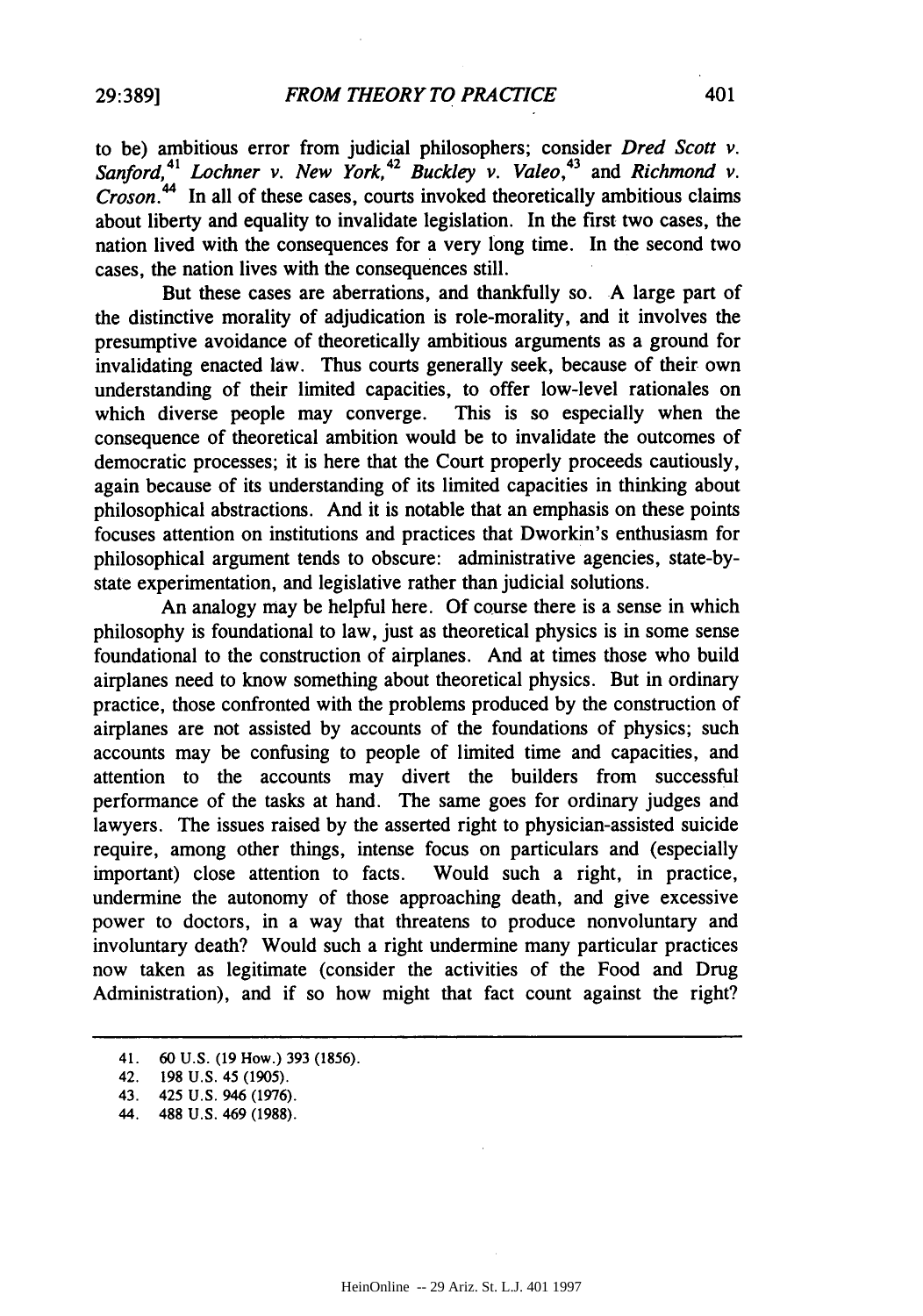Questions of this kind suggest that the Court was correctly wary about accepting the argument in the *Philosophers' Brief,* not because the argument is necessarily wrong, but because judges, in light of their limited role in the constitutional structure, should be cautious about accepting abstract arguments on behalf of rights whose real-world consequences are hard to predict.

I am speaking of a presumption, or a mood, and not of a rule. Three qualifications are worth mentioning. First, it is possible that an incompletely theorized agreement might be reached on the presumption, but outside observers might well attempt to offer a more ambitious argument on its behalf. The presumptive argument for incompletely theorized agreements, in its fullest form, depends on some (controversial) abstractions. Second, exceptions to the presumption might be made when the abstractions are clearly right; consider *Brown v. Board of Education.45* Sometimes a period of common-law development can show that an ambitious argument is too insistent to be ignored. This was the case in *Brown,* and it may eventually be the case in the context of discrimination on the basis of sexual orientation. Third, the grounds for judicial humility-for judicial reluctance to disturb the results of democratic processes on the basis of philosophical abstractionsare undercut when it can be shown that political processes are defective from the standpoint of what we might consider the internal morality of democracy.46 Thus courts should be less reluctant to invoke abstractions as a basis for invalidating enacted law when the relevant law excludes people from political participation, or when it undermines the right to freedom of political speech.

Of course these conclusions raise many questions, and they are themselves theory-laden.<sup>47</sup> Most of the ordinary work of law is incompletely theorized, and hence courts have not self-consciously adopted theoretical arguments on behalf of the latter two qualifications, even though the law generally seems to follow them. To defend the qualifications, it would be necessary to make some claims about institutional capacities and the nature and primacy of democratic self-government. And the view that the judicial role is properly aggressive when democratic obstacles beset ordinary politics may itself have to be theorized, both in defending the general claim and in specifying it by giving content to the notion of democratic obstacles.

47. *See* **SUNSTEIN, LEGAL REASONING,** *supra* note 9, at 179-80.

<sup>45. 347</sup> U.S. 483 (1954).

*<sup>46.</sup> See generally* **JOHN** HART ELY, DEMOCRACY **AND DISTRUST: A** THEORY OF **JUDICIAL** REVIEW (1980); *see also* **SUNSTEIN,** THE PARTIAL CONSTITUTION, *supra* note 24, at 162-94.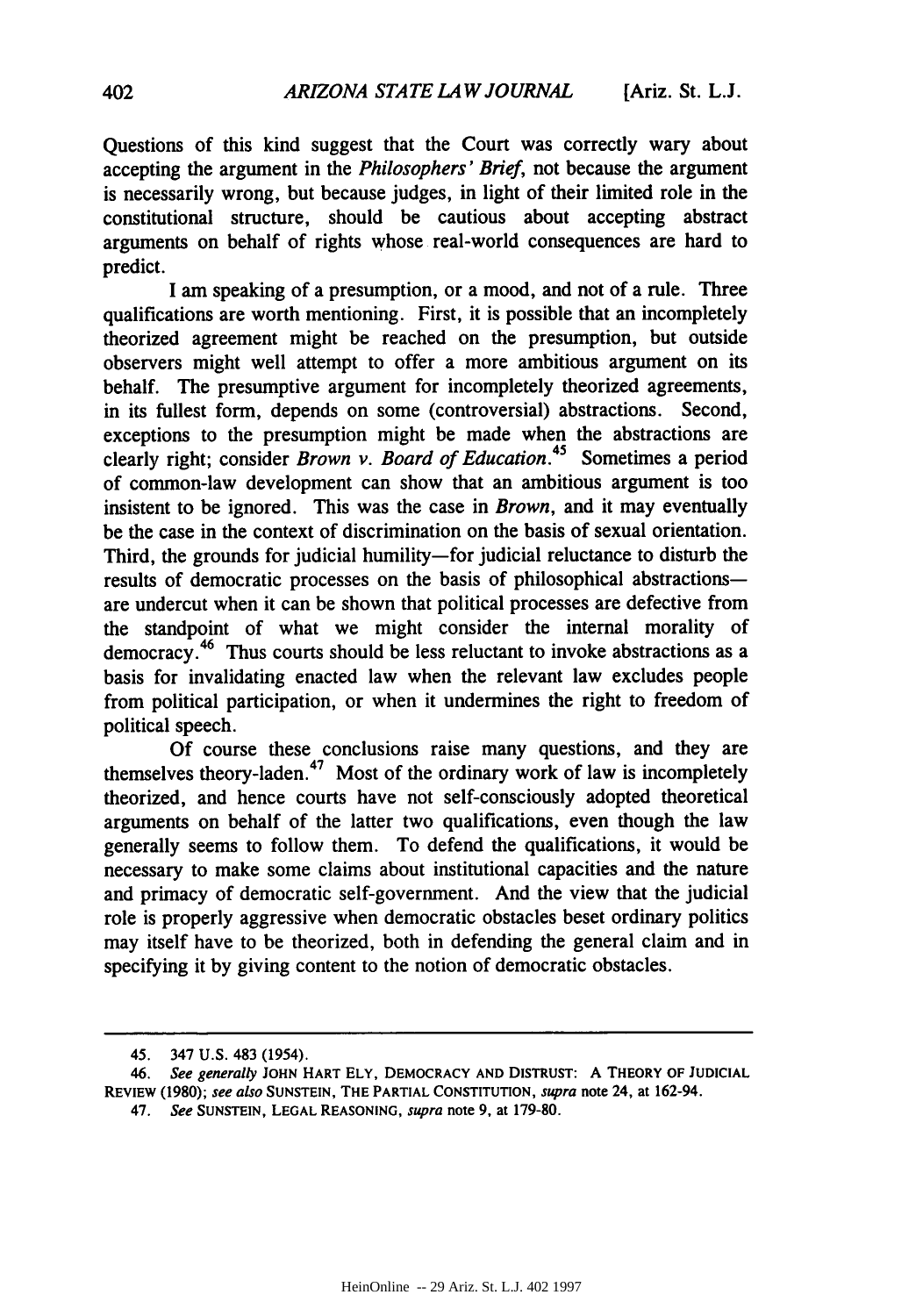**I** think that these theoretically ambitious arguments should be accepted **by** courts, as indeed they largely have been, because and to the extent that they can be shown to be clearly true. What must be emphasized is that these arguments suggest—and there really is no contradiction here that the distinctive morality of adjudication in a pluralistic society calls for a presumption in favor of theoretical modesty, especially when courts are asked to invalidate legislation.

It is here that my difference from Professor Dworkin has some consequences. In the context of the right to physician-assisted suicide, an incompletely theorized agreement in favor of invalidation seems hard to obtain.<sup>48</sup> Judges who sit on the Supreme Court are rightly reluctant to reject the considered moral judgments of their fellow citizens. The reluctance might be overcome if those moral judgments were plainly wrong, or if there was a problem in the system of democratic deliberation that has produced barriers to physician-assisted suicide. But the moral issues are complex, in large part because reasonable people believe that in practice a right to physician-assisted suicide would undermine patient autonomy, rightly understood. In these circumstances courts should be cautious about invoking philosophical abstractions to invalidate the outcomes of democratic <sup>49</sup> processes **.**

Dworkin responds to the plea for judicial modesty largely **by** invoking the fact that the Court has been invested with the power of judicial review. He thinks that **I** have confused the question of jurisdiction with the question of justification. But **I** wonder whether the confusion is not his rather than mine. The existence of jurisdiction-of judicial review-is quite

<sup>48.</sup> This was Judge Calabresi's goal for the court below. *See* Quill v. Vacco, **80 F.3d 716, 731-43 (2d** Cir. **1996)** (Calabresi, **J.,** concurring).

<sup>49.</sup> *See* Washington v. Glucksberg, **117 S.** Ct. **2258 (1997).** It would probably be better if the Court had been able to suspend judgment on the issue of physician-assisted suicide, at least for a time; it is most unfortunate that American law lacks an explicit doctrine of timing, allowing suspension of a constitutional decision until the nation has had more experience with the underlying practice. *Id.* at **2275.** Because of the importance of facts, and the complexity of the moral questions, more practice would be desirable before the Court comes to closure. **I** therefore agree with Professor Dworkin's suggestion-intended as a second-best substitute for invalidation-that the Court might have done well to think seriously about techniques for suspending judgment on the constitutionality of physician-assisted suicide. Alternatively, the Court might, in cases of this kind, attempt an incompletely theorized agreement in the form of a "remand" of constitutionally sensitive issues to the public, as, for example, through a ruling that the criminal law may not be invoked in certain areas without a focused, recent democratic judgment that it ought to be. Two prominent enthusiasts for incompletely theorized agreements-Professor Bickel and Judge Calabresi-are associated with Yale, but they may well be taken as charter members of the Chicago School insofar as they have sought ways to enable judges to bracket high-level moral questions in the interest of ensuring more in the way of democratic deliberation.